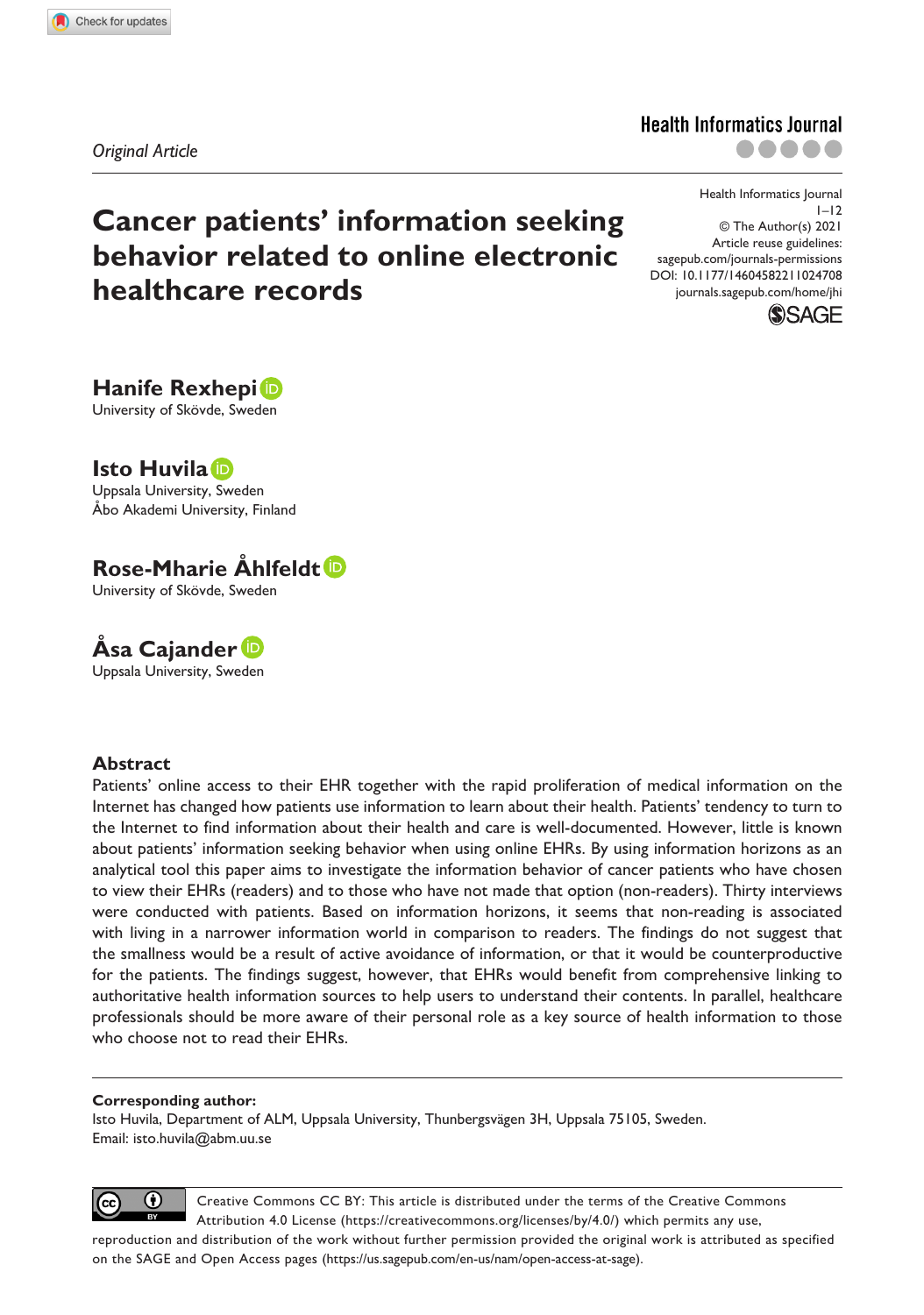#### **Keywords**

Electronic healthcare records, information behavior, health information, information horizons, patients

### **Introduction**

A growing body of evidence demonstrates that patients who are more actively involved in their healthcare appear to achieve better health outcomes and incur lower healthcare costs.<sup>1</sup> As a result, healthcare organizations are employing strategies to better engage patients, such as inviting them to review their healthcare records online. A typical outspoken aim of developing online electronic healthcare records (EHRs) is to improve communication and collaboration between the medical professionals and patients, ultimately increasing patients' involvement in their health and care.<sup>2</sup> In Sweden, patients can access their online EHR, called "*Journalen*," through the national patient portal 1177.se. At the end of 2018, all 21 regions in Sweden had implemented Journalen and today over 4 million out of 10 million Swedes have accessed their online EHR. Currently, when patients access Journalen, they find a variety of types of clinical content, including medical notes, a list of prescribed medications, lab results, medical alerts, diagnosis, maternity care records, referrals, and vaccinations. There is evidence that full access to EHRs improves doctor-patient communication, adherence to medical advice, and self-care and helps patients to better prepare for clinic visits. $3-6$  Moreover, the impact of providing access to information on the patient's level of anxiety, especially for oncology patients, has been debated by clinicians.<sup>7,8</sup> While some opine that patients may experience anxiety when accessing test results independently without a professional present in the situation, others argue that waiting for results is a more significant source of anxiety.<sup>9</sup> In particular, physicians have been concerned that access to EHRs will cause patients distress, confusion, and create additional workload.<sup>7,10</sup> Some concerns have also been raised about patients searching for and relying on information from unreliable Internet sources as a result of not understanding the contents of the record. These concerns are legitimate as the Internet has become an important information source for understanding symptoms and treatments.<sup>11,12</sup> However, the information quality can vary and patients may not possess the necessary skills to evaluate the information and relate it to their health circumstances.13 As a consequence, online information can lead to patients' being misinformed and increase the tendency toward self-diagnosis or self-treatment.13 However, not all patients seek medical information on the Internet. A study by Kimiafar et al.<sup>14</sup> has shown that healthcare professionals, television health channels, and other patients were the most popular sources of information for breast cancer patients.

In addition to research on the effects of consulting online EHRs, there is a relatively large number of studies on patients' attitudes to the prospective introduction of such eHealth services.15–19 There is also some research on patients' information needs and how they use the Internet to receive medical information in general (see e.g. Tan and Goonawardene<sup>20</sup> and Cocco et al.<sup>21</sup>). However, to the best of our knowledge, there is no research on patients' information seeking behavior when using online EHRs. Given that an increasing number of patients choose to view their online EHRs, there is reason to believe that the Internet and other information sources are used to seek for clarification when the contents of the record are not understood. Understanding patients' information needs that arise as a result of reading their online EHRs is important in order to provide them with the right support. This paper presents a schematization of the information behavior and source preferences of cancer patients who have chosen to review their online EHR. The results obtained from analyzing the information behavior of these patients will then be contrasted to the information sources of cancer patients who have chosen to not access their online EHR. The information behavior of cancer patients who prefer to receive abnormal test results—"bad news"—through the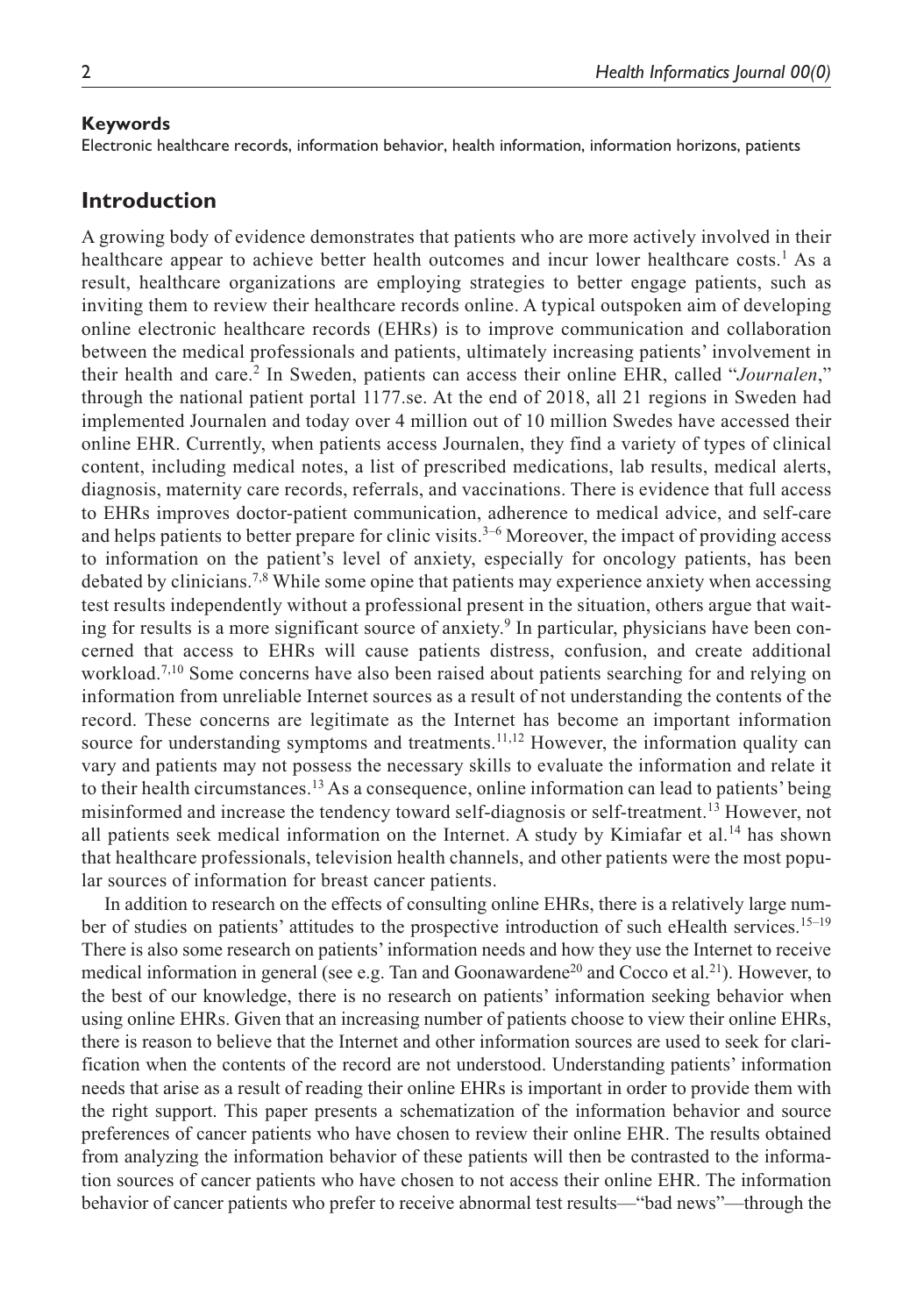online EHR will also be contrasted to those who do not prefer this notification method. In the analysis of information behaviors, information horizon maps are used as an analytical tool.<sup>22,23</sup>

The remainder of this paper is organized as follows. First, a description of information horizons is provided in the theoretical background, followed by a presentation of the research approach and the main findings. A discussion of the findings is given in the last section of the paper.

#### **Theoretical background**

The information horizons framework was originally developed by Sonnenwald et al.<sup>22</sup> as a spatial method for capturing and visualizing the informational context or "horizon" in which an individual can act. An information horizon may comprise a variety of different information resources ranging from social networks and individuals to documents, tools, experimentation, and observation. The utility of Sonnenwald's approach has been demonstrated in several different contexts of information science research (e.g. Huvila,  $^{23}$  Chang and Lee,  $^{24}$  Savolainen and Kari,  $^{25}$  and Serola<sup>26</sup>) and has gained some attention even outside the scope of that particular field. For instance, Maad<sup>27</sup> has studied software development and interactive television using the information horizons approach. Information horizons differ from other spatial approaches and metaphors in information research<sup>28</sup> by its focus on rendering visible information space from the perspective of an actor (i.e. ordinarily a human being). In the earlier literature, information horizons and related notions have been used both as an interpretative framework and as a theoretical basis for data gathering. In the first sense, information horizons have been used as a theory for contextualizing and explaining research data.<sup>27,29</sup> The most common approach has been to follow Sonnenwald's<sup>30</sup> original work and to use information horizons as a method to collect data and analyze the information seekers' perceived vista of information resources (e.g. Sonnenwald et al., <sup>22</sup> Savolainen and Kari, <sup>25</sup> and Serola<sup>26</sup>). Informants have been asked to draw their own information horizons and while drawing or afterwards, they have been asked to reflect on the resulting diagrams. Both the diagrams and the discussion records have been used as primary research data. Sonnenwald et al.<sup>22</sup> argue that in comparison to other visual data-gathering and analysis methods, the freeform approach of information horizon maps allows rich post-coordinated data collection, which is not limited by a predetermined selection of questions, dimensions, or scales such as pre-coordinated data gathering (e.g. surveys).<sup>31</sup>

The perspectives to information horizons framework and information horizon maps have to some extent varied between different studies. Serola<sup>26</sup> uses informant-drawn information horizon maps both as maps and as memory devices during the interviews whereas Sonnenwald et al.<sup>22</sup> organize the data gathering process in the opposite order. In their study, the data gathering was started with interviews and concluded with a drawing exercise. Most of the commentaries on the information horizons framework have focused on pointing to certain limitations in the approach and complementing the perspective, rather than directly criticizing or rejecting it. Lin and McDonald's<sup>32</sup> remark that information horizons may be incomplete or severely constrained in the beginning and Shenton and Dixon's<sup>33</sup> argues that the notion of information universe does not reject the validity of information horizons approach, but do rather confirm Sonnenwald's $30$  original proposal of information horizons as both socially and individually determined vistas. As Hartel<sup>34</sup> notes, as well as Savolainen and Kari's<sup>25</sup> concept of information source horizon and Huvila's<sup>23</sup> analytical information horizon maps, extend rather than replace Sonnenwald's<sup>30</sup> original approach. Whereas the notion of analytical information horizon maps shifts the focus of the approach from user drawn and perceived information space to researcher generated analytical conceptualizations of often collective horizons.23

The aim of information source horizons is to make a clearer distinction between a physical information source space and a perceived information horizon.<sup>25</sup> In contrast to Sonnenwald,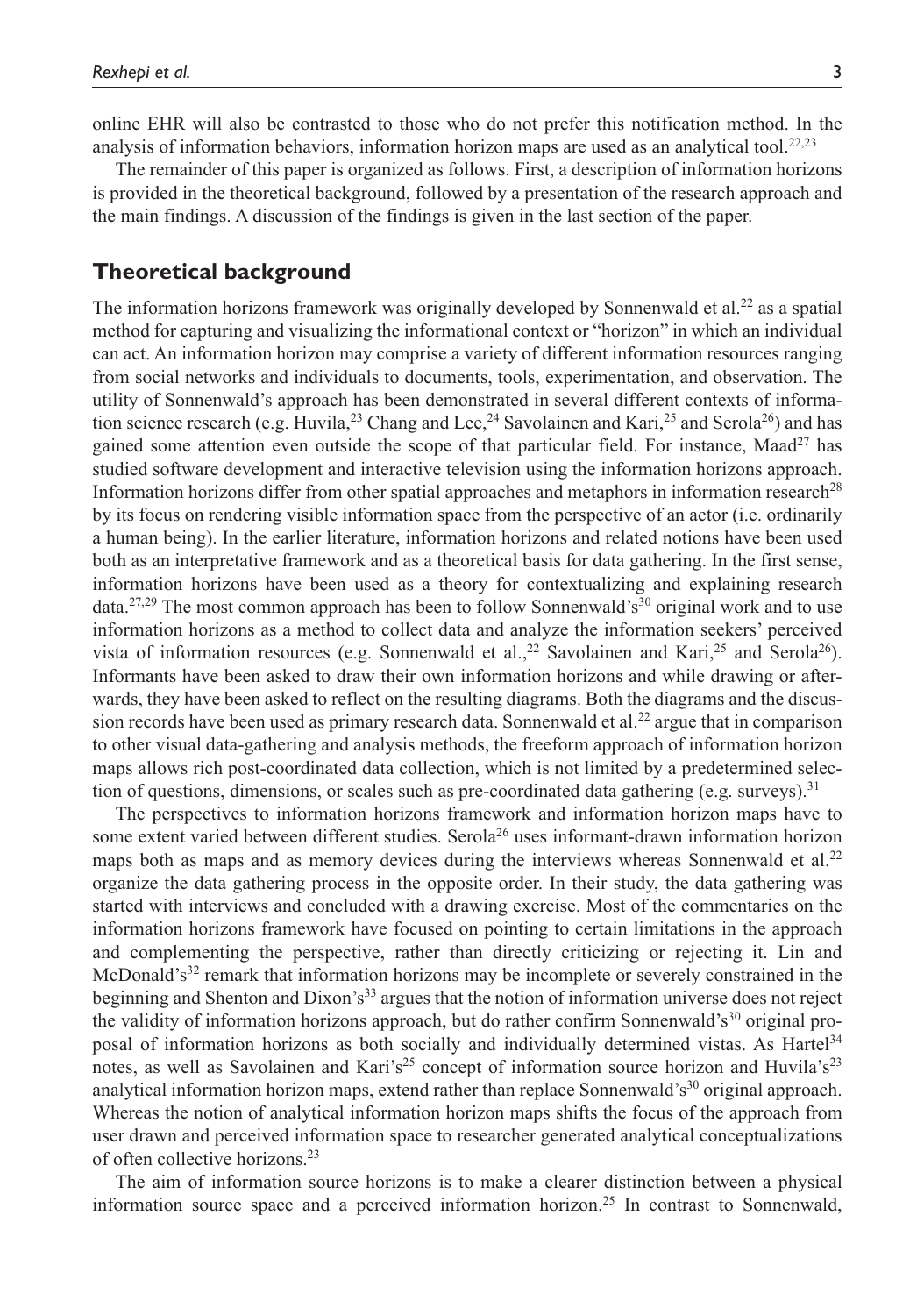Savolainen and Kari,<sup>25</sup> and following their approach, for example Pálsdóttir,<sup>29</sup> consider information horizons as imaginary fields, which open before the "mind's eyes" of information seekers. According to this perspective, information horizons do not consist of physical information sources as information source horizons do. Savolainen and Kari<sup>25</sup> also further emphasize on the proximity and distance of information (re)sources by introducing zones of source preferences within the information horizon to explicate the differences between the relevance of the information sources from the information seekers' point of view. Also, they make a distinction between stable and dynamic information horizons.25

## **Method**

The empirical material of the study consists of transcripts of  $(N=)$  30 qualitative interviews with cancer patients. The sampling of participants was conducted in two groups (15 patients in each group). Patients in the first group (referred to as readers) had consulted their EHR online, whereas patients in the second group (referred to as non-readers) had not yet used the eHealth service. This diagnosis group was chosen as many physicians in Sweden have expressed concerns that cancer patients' access to their EHRs will cause them distress and confusion. This was considered particularly problematic if patients access their records during weekends and evenings when no staff is available at healthcare units to answer patients' questions or deal with their concerns. Moreover, two patients from the readers' group and three from the non-readers group did not/would not prefer to receive abnormal test results (bad news) by viewing their EHRs online. The age of the patients who participated in the study varied between 30 and 92 years. The median age of readers was 64 and for non-readers 63 years. Nine of the interviewees were men (3 of readers, 6 of non-readers), and 21 were women (12 of non-readers, 9 of onreaders). All patients were diagnosed with cancer and underwent treatment at the time of the interviews. They were also in different stages of their cancer. Some of the patients were diagnosed with cancer recurrence. Others were newly diagnosed. Several of the patients suffered from advanced cancer and were given palliative treatment.

The interviews were based on the semi-structured thematic interview approach. All interviews were conducted by the authors of the paper, taped and transcribed professionally. The interviews lasted between 45 and 60 min. The interviews focused on questions related to patients' attitudes and experiences of viewing their online EHRs and what they usually do when they do not understand the contents of the record. The Regional Ethical Review Board in Uppsala, Sweden approved the empirical study. Participants were recruited using an information leaflet that was made available in the waiting area at the Department of Oncology at a Swedish university hospital during the summer and autumn of 2013. The analysis approach was based on the method of drawing Analytical Information Horizon Maps (AHIM).<sup>23</sup> The maps that were created are in turn based on the interviewees' accounts of their information horizons. The interview record was analyzed in its entirety for evidence that could help in creating AIHMs. Typically, the most helpful interview questions in this respect where the ones asking how interviewees managed their own health information (incl. information on their visits to health care providers, conditions, and health), if they used Internet for health information seeking, and what other sources they consulted, but relevant evidence could be in all cases found throughout the transcripts. In analytically especially useful descriptions, the interviewees described their choice of information sources, what types of resources they consulted first and how they proceeded to use other sources. When using AIHMs, researchers draw diagrams for structuring, describing, and analyzing typical information behaviors related to the activities of the interviewed individuals. The method is based on Sonnenwald's theory of information horizons. As Huvila<sup>23</sup> argues, we consider AIHMs as a viable approach for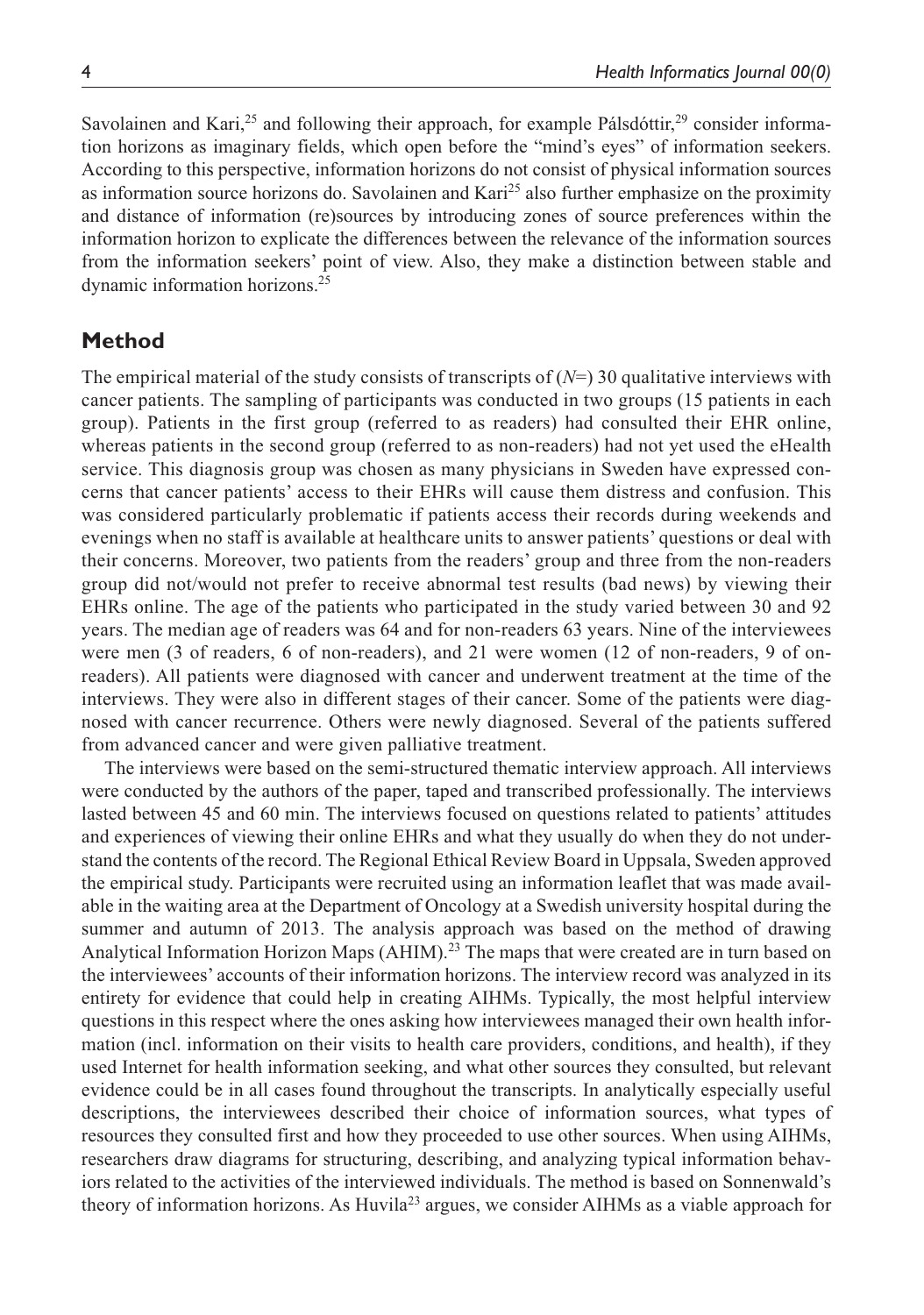analyzing multidimensional research data on information behavior. The approach functions as a useful framework for producing critical, comprehensive, and comparable representations of individual and collective information horizons.

The analysis started by summarizing the use of information sources by the interviewees in tabular form. The interviewees were categorized in four groups based on whether they had read their online EHR or not, and if they were willing to receive "bad news" online. This was followed by an iterative drawing of analytical information horizon maps. The drawing of the diagrams began by identifying key information sources and information seeking sequences described or indicated by multiple interviewees. The preliminary diagrams were discussed by all authors and refined in several rounds until a consensus was reached. The notation proposed by Huvila<sup>23</sup> (in Huvila,<sup>23</sup> Figure 1) was used in drawing the maps. Boxes with a dotted line refer to carrier information sources (i.e. sources that possibly lead to interactions with further sources), and boxes with solid lines to entry point information sources (i.e. sources with which information interactions usually begin). Dotted lines indicate links between sources and solid lines emphasized links. Arrows refer to prevalent sequences of use. This step was iterated several times, and through discussions in the group it ended up with elicitation of four different information horizons in the material.

#### **Results**

When interpreting the Analytical Information Horizon Maps (AHIMs), it is important to consider that the maps represent collective generalizations of archetypal patients (i.e. constructed assemblages of characteristic information behaviors and source preferences of a particular group of patients according to the analyzed interview material) rather than comprehensive aggregates, or exact representations, of individual interviewees' information horizons. There was considerable variation within and between the groups beyond the horizons represented in the AHIMs. Despite this variation, the authors argue that the maps were capable of capturing essential traits shared by individual informants within the two groups.

#### *Information horizons of readers and non-readers of online EHR*

In this section, the information horizons of patients who have read their online EHRs are presented (hereafter referred to as Readers), and those who have not read their health records online (hereafter referred to as non-readers).

Figure 1 shows the AHIM of an archetypal patient who has chosen to read their EHRs online using the eHealth service Journalen. In the Figure, we can see that patients' principal access point to information is healthcare professionals (the source is closer to the patient i.e. the bottom of the diagram). The online EHRs are another focal entry point. After consulting one of these two sources, one can see from the solid line that it is then typical to consult the other one of these focal entry points. One can also see from the dotted lines that patients who are readers if necessary when using the online EHR continue to use other Internet sources, including specific and generic (often through Google) sources. Navigating from the online EHR directly to specific information sources is less common than using a search engine (Google in the horizon map located between healthcare records and Internet sources). One can see that consulting family and friends, when certain information in the record is not understood, are linked to the use of online EHR rather than to the contacts with healthcare professionals. In comparison to the information horizon of non-readers (Figure 2), the readers tended to have more elaborated information horizons and have a broader variety of named sources than the information horizons of non-readers that can be seen from the large variety of information sources present in Figure 1 than in Figure 2. It seemed that the readers were also more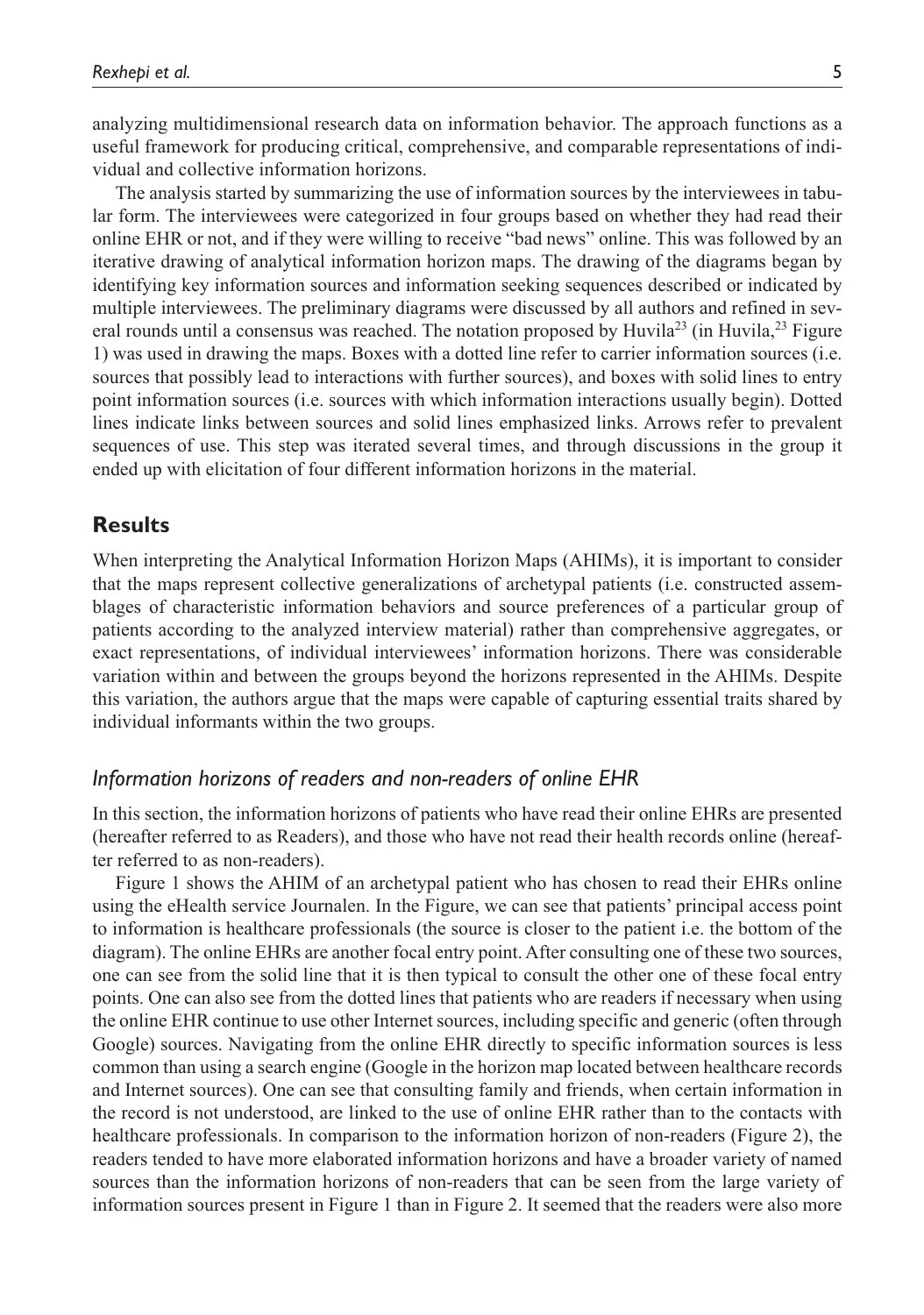

**Figure 1.** Analytical information horizon map of readers.

inclined to consult scientific and evidence-based sources than non-readers who tended to rely on general source types and refer to search engines rather than particular sources.

In contrast to the readers, the information horizon of an archetypal non-reader (Figure 2) is characterized by the proximity of personal and socially closer sources (family, relatives, personal information collection) and the use of the Internet, which was mentioned in the interview records as a general non-specific source or channel without a specific focus on what Internet sources the patients were using. A typical non-reader was also more inclined to believe that the information they receive during their healthcare visits is sufficient. Hence, they do not seem to have the same need to search for additional information. A major difference between readers and non-readers were also their tendency to keep and store medical information and to see this personal information collection as a central source of information (Figure 2). An example of this was the use of classifiers for paper storage. The majority of all patients had kept some information. However, among readers, it was more common that their collecting had ended after some time and that they did not perceive their information collection anymore as an equally central source of information than before. Among the non-readers, they were keeping all information and they were maintaining and updating their collections of information long after they had fallen ill.

In non-readers' information horizon (Figure 2), we see that the patients tend to rely on healthcare professionals and personal information collections as the entry-point information sources (i.e. those consulted first). Personal information collection consists of diverse documents and notes about personal health and visits to healthcare. After engaging with either of these sources, information seeking typically continues to the other, and often to the Internet. After discussing with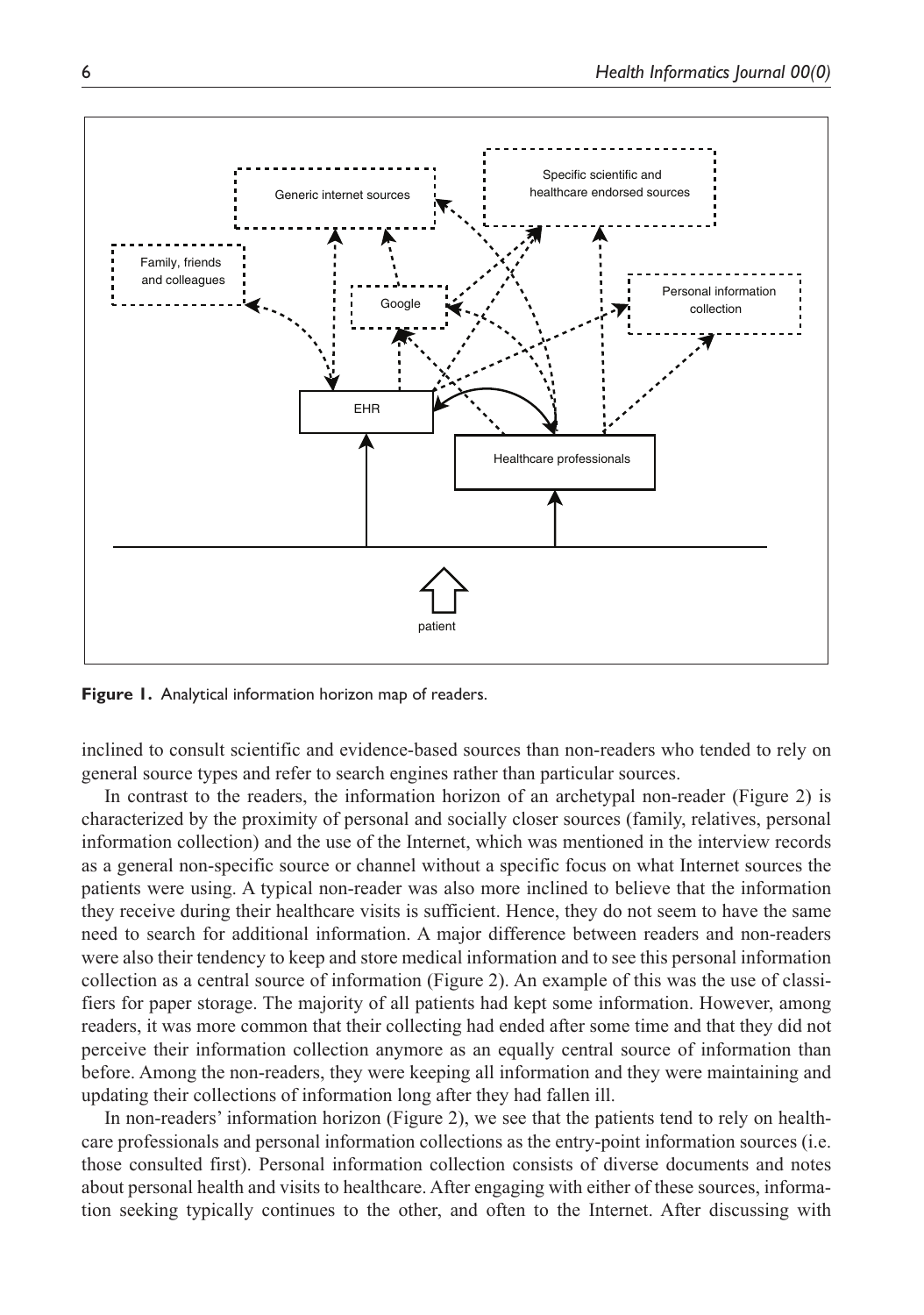

**Figure 2.** Analytical information horizon map of patients who do not read their EHR online.

healthcare professionals, a non-reader might also turn to family, friends, or colleagues for additional information, clarification or discussion.

## *Information horizons in relation to preferences for receiving bad news through online EHR*

Similarly to non-readers, also the patients who preferred to not receive abnormal test results (bad news) by viewing their EHRs online (Figure 3), tended to have a simpler information horizon than those who chose otherwise (Figures 1 and 4). Those who chose to receive bad news seemed to use the online EHR, the Internet, and healthcare professionals as an entry point when they started searching for information (Figure 4). Google seemed to function as an instrument for accessing information to help them to understand the contents of the record, and in communicating with healthcare professionals. In this sense, even if Google is not an information source per se, it functioned as a quasi-source-like proxy. Also, the online EHR was a less important source of information for those who opted out of the possibility to receive bad news through the eHealth service Journalen. Among them, it seemed that reading health-related literature and magazines were more common than among the other group, who tended to seek more often to Internet sites endorsed and maintained by healthcare professionals and, what was somewhat surprising, even to scientific sources (Figure 4).

As presented in Figure 3, patients who do not want to receive bad news by viewing their EHRs online consult occasionally their healthcare record as a first, entry-point information source but tend more to first engage with healthcare professionals in their information needs. In addition to Google (explicitly mentioned by several patients), clarifications and additional information are sought from library books and health magazines. This was characteristic for these particular types of patients. Consultations of healthcare records tended to lead to discussions with family members, reading other parts of the record, and to a certain extent to the use of Google/Internet sources.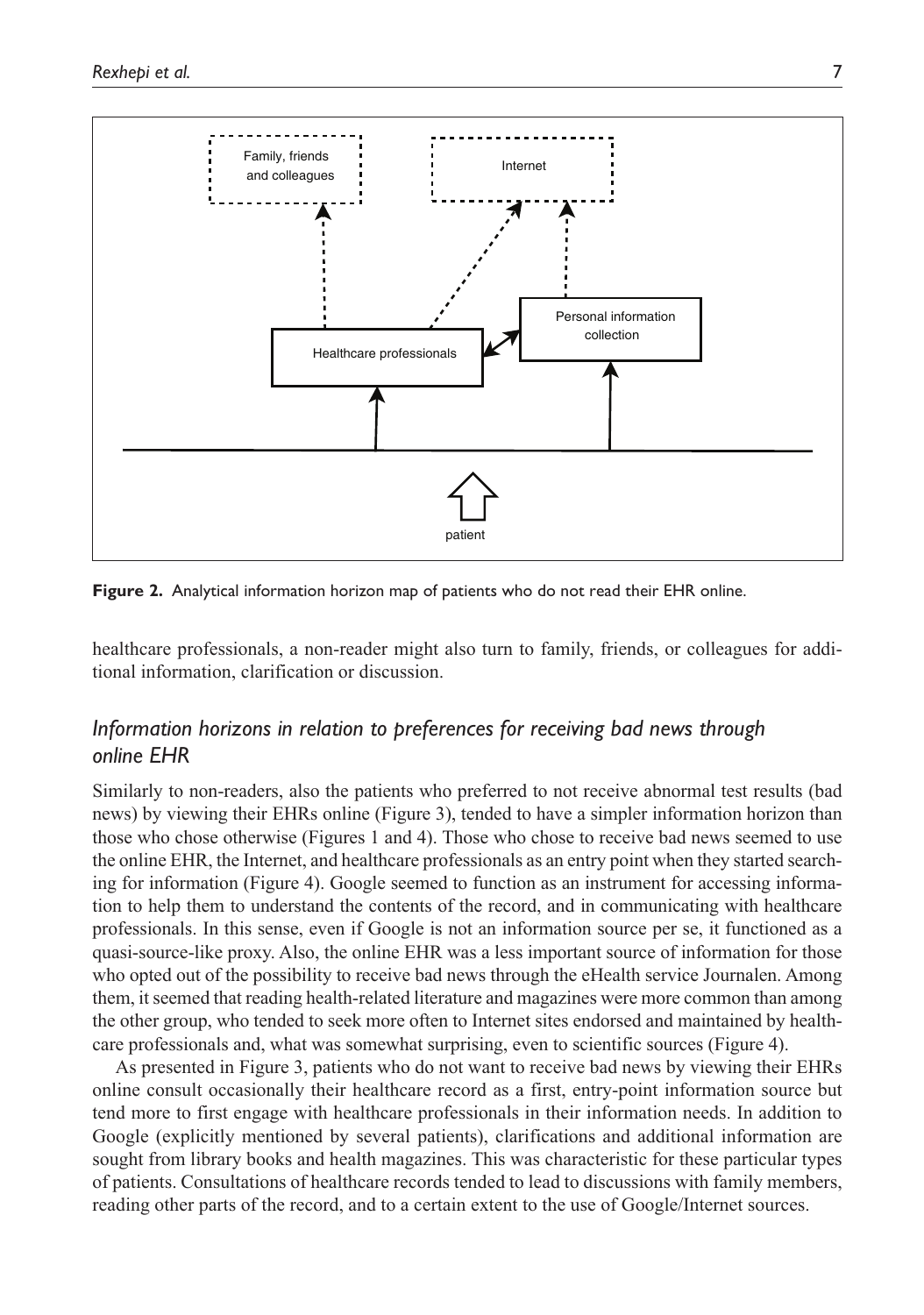

**Figure 3.** Analytical information horizon map of patients who do not want to receive bad news by viewing their EHR online.

# **Discussion and conclusions**

The analysis of the interview data and drawings of AHIMs revealed four distinct vistas to information characterized by different sets of sources and topologies of seeking information. These vistas are presented in the four different information horizon maps. As shown by the analysis, healthcare professionals are the entry point to information for both readers and non-readers. Since healthcare professionals are the main source of information, they must take the time to inform, listen, and urge patients to ask questions. Ensuring that patients have appropriate information is essential for providing the best care. An important distinction between readers and non-readers is that non-readers are outsourcing their trust in information to healthcare professionals. This result indicates that they are more inclined to believe that the information they receive during their visit is sufficient. The readers' information needs, however, do not end at a patient meeting as accessing online EHRs often generate questions related to the content in the health record. Hence readers, in contrast to non-readers who tended to rely on the general source type and refer to search engines, often use specific and healthcare endorsed Internet sources. Considering the amount of misleading information on the Internet,<sup>11-13</sup> healthcare professionals should take greater responsibility in educating patients as to how to safely surf the Internet for medical information. In future research, it would be interesting to study how online EHRs could be further developed to support the patient's need for additional information. Embedding context-specific hyperlinks directly connected to medical terms in the EHR is one such example, studied by for example, Ancker et al.,<sup>35</sup> that needs further exploration. Moreover, since readers after consulting their online EHR are more prone to use family, friends, and colleagues as sources of knowledge creation and advice, providing them with easy access to online support groups and discussion forums directly from the online EHR may be an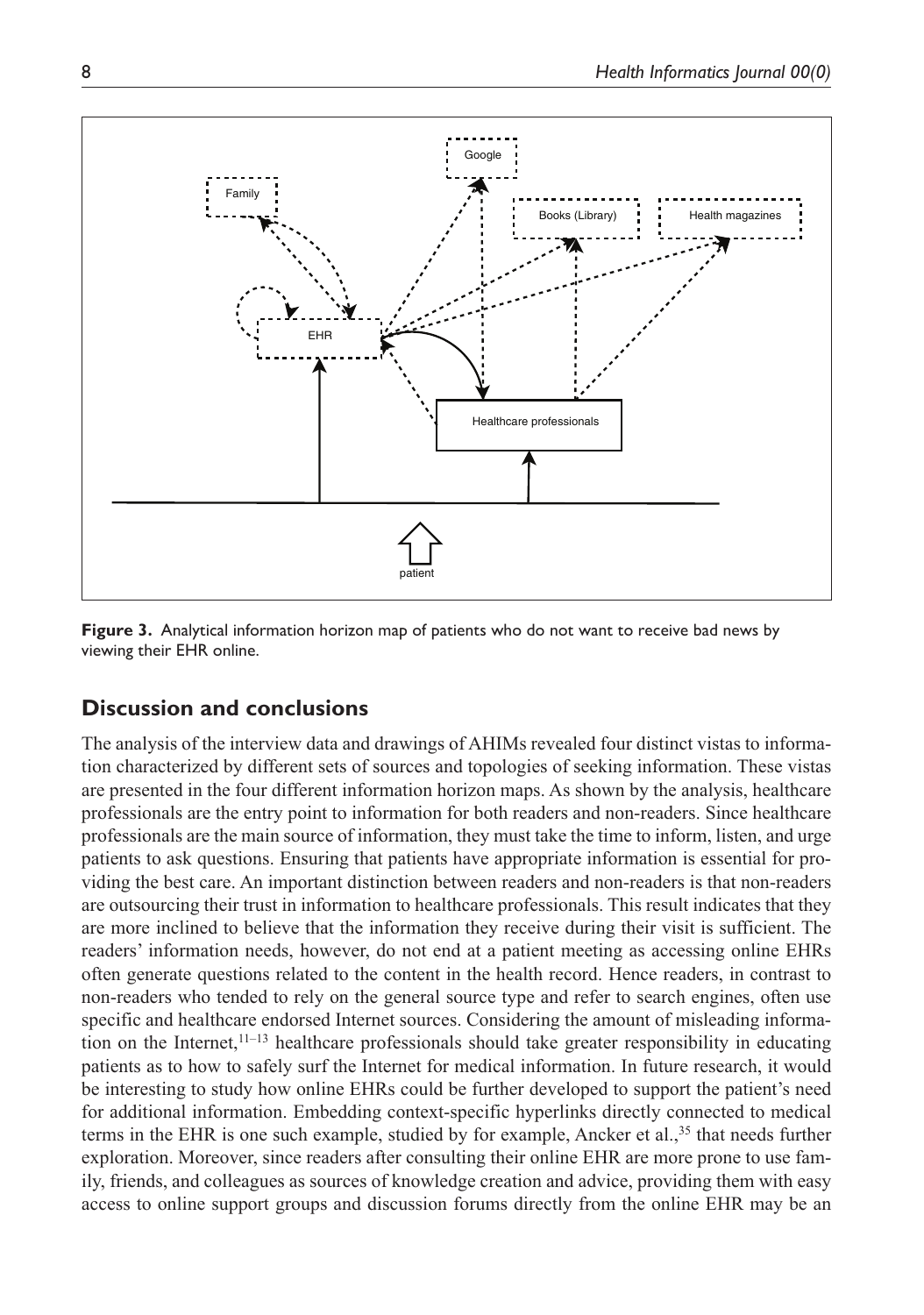

**Figure 4.** Analytical information horizon map of patients who chose to receive bad news by viewing their online EHR.

appreciated feature that future research should look more closely into. The analysis has also shown that there are differences in preferences for information seeking between those who prefer to receive "bad news" by reading their online EHR and those who chose otherwise. Patients who opted to read "bad news" seemed to use Internet sources endorsed by healthcare professionals and scientific sources, as a meta-instrument for helping them to understand the contents of the health record, and in communicating with healthcare, whereas the patient in the other group (non-bad news) are using it as a source of and channel to find medical information.

A closer look at the maps shows thus, that there seem to be similarities between non-reading and non-reading of bad news, and similarities between the opposite approaches of reading EHRs online and preferring to read bad news. Based on the information horizons in the two larger groups, it seems that non-reading is associated with living in a smaller and narrower information world (cf. the theory of life in the round, Chatman<sup>36</sup>) in comparison to readers. The findings do not, however, suggest that the smallness is a result of active avoidance of  $37$  or severely limited access to information, or that it would be counterproductive for the patients.<sup>38</sup> The non-readers seem to be content with their information horizon, the information they receive from a limited number of sources and using the Internet as a supplement. The study findings are also interesting from a personal medical information management perspective.39 The differences between the information horizons of readers and non-readers could suggest that the significance of active management of personal medical information is shifting toward the online EHR, and the need and interest to keep personal collections may be diminishing, perhaps as a whole, and at least for the patients who are actively reading their EHRs and complementing their information needs by refining<sup>40</sup> (i.e. searching again when necessary) information online.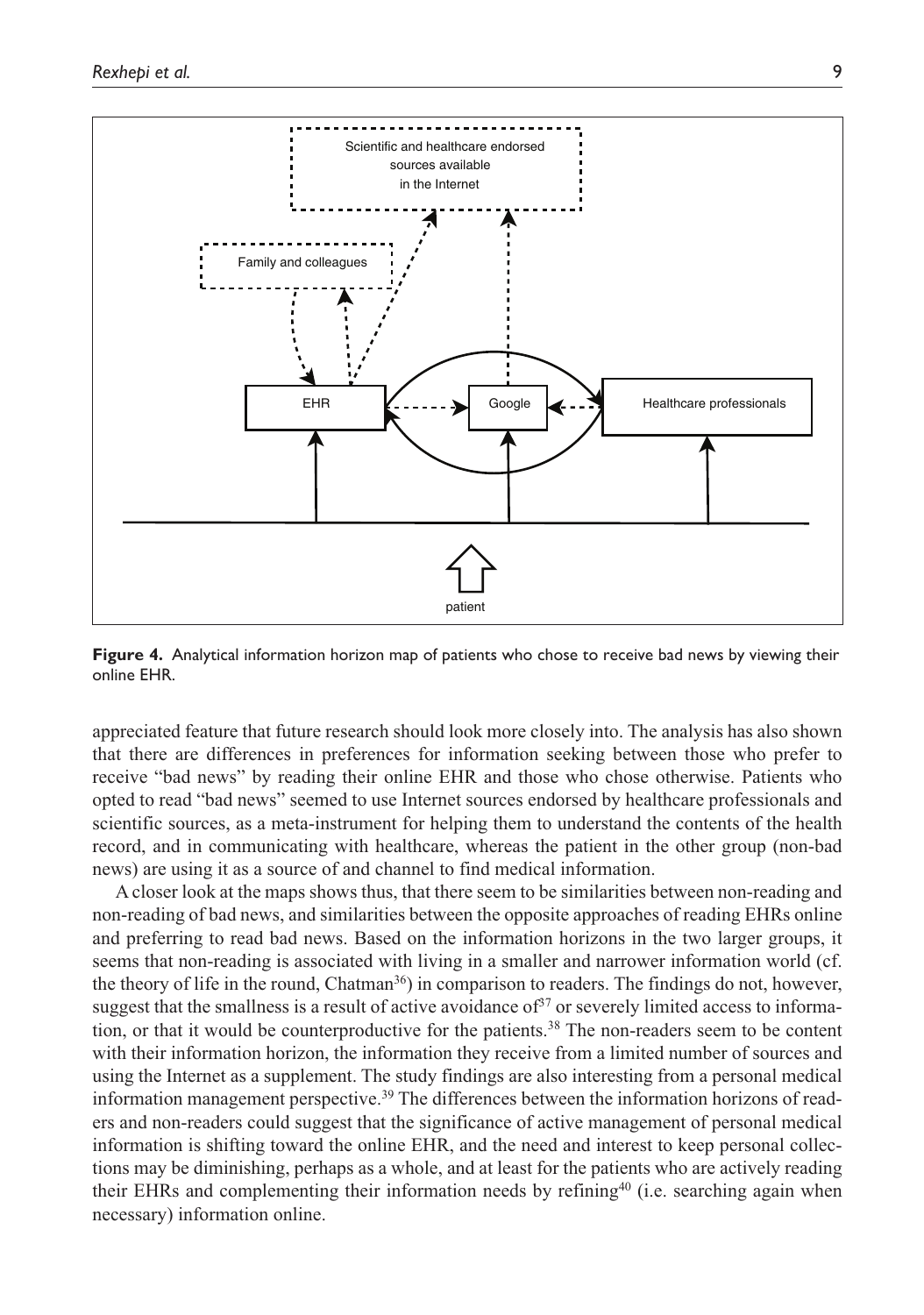From a methodological perspective, the present study shows how the notion of information horizon and analytical information horizon mapping can be useful tools in health informatics and eHealth research. The approach provides a holistic qualitative framework for contextualizing and explicating the informational situation and environment of individuals and groups. In contrast to the tendencies of systems and technology orientation in earlier research, information horizons provide a framework for taking the health information behavior of individual actors and groups, whether patients or professionals, as urged by Huvila et al.,<sup>41</sup> more comprehensively into account than before. The obvious limitation of the approach is its non-confirmatory nature and, in the case of analytical information horizons mapping, the inherent bias relating to the interpretation made by the researcher. At the same time, however, it can provide a much more thorough and broad evidence-based understanding of how individuals think and navigate when interacting with information than approaches focused on individual interactions. Moreover, the qualitative approach allowed us to get a more comprehensive understanding of the preferences and perspectives of the informants than a quantitative research design. However, the current approach also has obvious limitations. The qualitative research design and the fact that the study is based on a convenience sample of patients limits the possibilities to generalize findings in other than analytical sense. It is also conceivable that the interviewees had an interest in the EHRs because they chose to volunteer to participate in the study. Considering the sampling approach, the group of interviewees is not representative of a larger population, but we argue that it is still useful considering the exploratory aim of the present study.

#### **Funding**

The author(s) disclosed of the following financial support for the research, authorship, and/or publication of this article. This work was partly supported by NordForsk through the funding to Nordic eHealth for Patients: Benchmarking and Developing for the Future (NORDeHEALTH), project number 100477.

#### **ORCID iDs**

Hanife Rexhepi **D** <https://orcid.org/0000-0001-8957-9853> Isto Huvila <https://orcid.org/0000-0001-9196-2106> Rose-Mharie Åhlfeldt D <https://orcid.org/0000-0002-8607-948X> Åsa Cajander **iD** <https://orcid.org/0000-0001-7472-2215>

#### **References**

- 1. Hibbard JH. Patient activation and the use of information to support informed health decisions. *Patient Educ Couns* 2017; 100(1): 5–7.
- 2. Safford MM. A new chapter in patient-centered care: sharing the medical note? *Ann Intern Med* 2018; 168(4): 298.
- 3. Walker J, Leveille S, Bell S, et al. OpenNotes after 7 years: patient experiences with ongoing access to their clinicians' outpatient visit notes. *J Med Internet Res* 2019; 21(5): e13876.
- 4. Moll J, Rexhepi H, Cajander Å, et al. Patients' experiences of accessing their electronic health records: national patient survey in Sweden. *J Med Internet Res* 2018; 20(11): e278.
- 5. Gerard M, Fossa A, Folcarelli PH, et al. What patients value about reading visit notes: a qualitative inquiry of patient experiences with their health information. *J Med Internet Res* 2017; 19(7): e237.
- 6. Wolff JL, Darer JD, Berger A, et al. Inviting patients and care partners to read doctors' notes: OpenNotes and shared access to electronic medical records. *J Am Med Inform Assoc* 2017; 24(e1): e166–e172.
- 7. Grünloh C, Myreteg G, Cajander Å, et al. "Why do they need to check me?" Patient participation through eHealth and the doctor-patient relationship: qualitative study. *J Med Internet Res* 2018; 20(1): e11.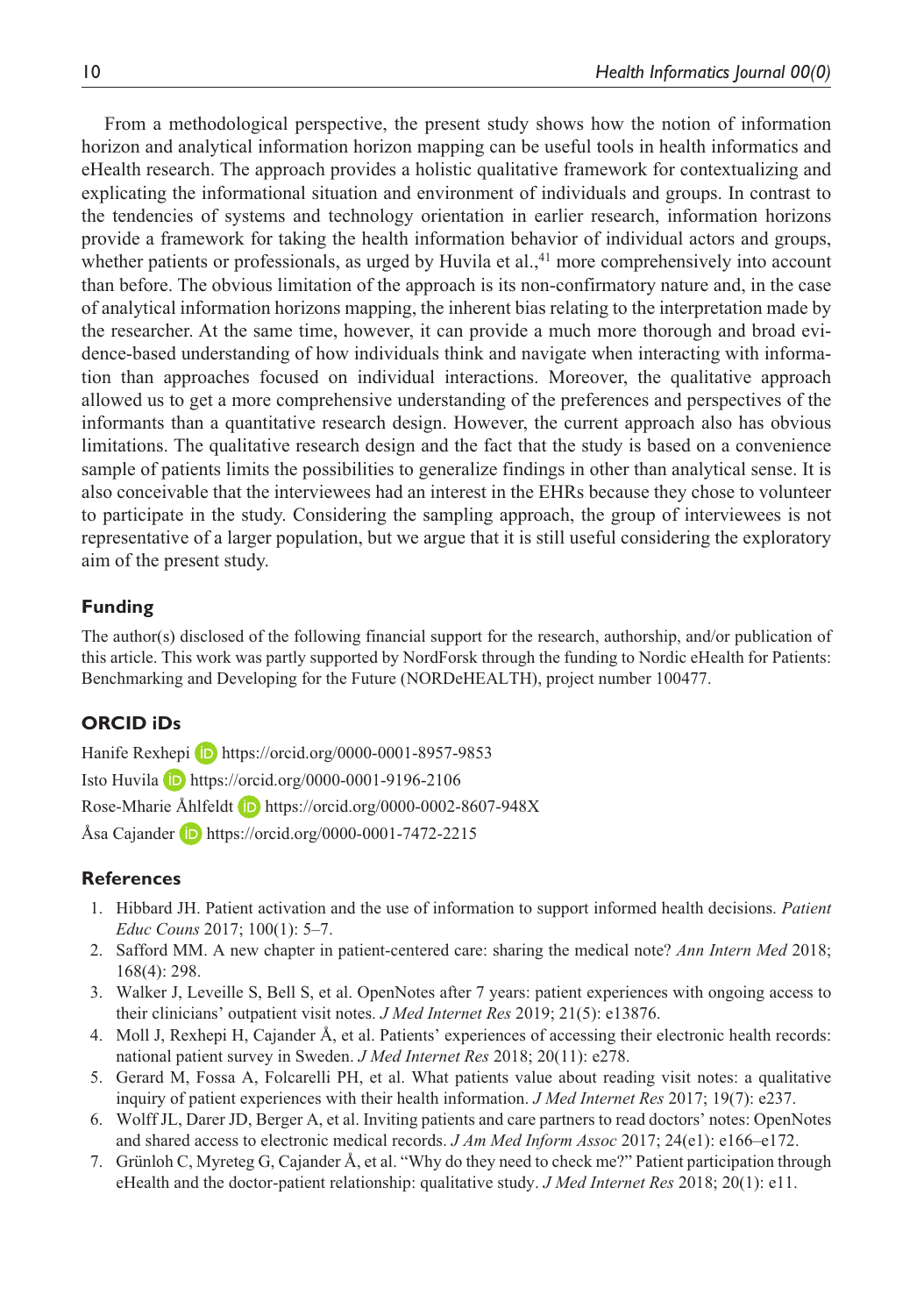- 8. Johansen MA, Kummervold PE, Sørensen T, et al. Health professionals' experience with patients accessing their electronic health records: results from an online survey. *Stud Health Technol Inform* 2019; 264: 504–508.
- 9. Rodriguez ES. Using patient portals to increase engagement in patients with cancer. *Semin Oncol Nurs* 2018; 34(2): 177–183.
- 10. Nazi KM, Turvey CL, Klein DM, et al. VA OpenNotes: exploring the experiences of early patient adopters with access to clinical notes. *J Am Med Inform Assoc* 2015; 22(2): 380–389.
- 11. Tustin N. The role of patient satisfaction in online health information seeking. *J Health Commun* 2010; 15(1): 3–17.
- 12. Graffigna G, Barello S, Bonanomi A, et al. Factors affecting patients' online health information-seeking behaviours: the role of the Patient Health Engagement (PHE) Model. *Patient Educ Couns* 2017; 100(10): 1918–1927.
- 13. Tan SS-L and Goonawardene N. Internet health information seeking and the patient-physician relationship: a systematic review. *J Med Internet Res* 2017; 19(1): e9.
- 14. Kimiafar K, Sarbaz M, Sales SS, et al. Breast cancer patients' information needs and information-seeking behavior in a developing country. *Breast* 2016; 28: 156–160.
- 15. Hulsman RL, Pranger S, Koot S, et al. How stressful is doctor–patient communication? Physiological and psychological stress of medical students in simulated history taking and bad-news consultations. *Int J Psychophysiol* 2010; 77(1): 26–34.
- 16. Seifart C, Hofmann M, Bär T, et al. Breaking bad news–what patients want and what they get: evaluating the SPIKES protocol in Germany. *Ann Oncol* 2014; 25(3): 707–711.
- 17. Fallowfield L and Jenkins V. Effective communication skills are the key to good cancer care. *Eur J Cancer* 1999; 35(11): 1592–1597.
- 18. Sobczak K, Leoniuk K and Janaszczyk A. Delivering bad news: patient's perspective and opinions. *Patient Prefer Adherence* 2018; 12: 2397–2404.
- 19. Sparks L, Villagran MM, Parker-Raley J, et al. A patient-centered approach to breaking bad news: communication guidelines for health care providers. *J Appl Commun Res* 2007; 35(2): 177–196.
- 20. Tan SS-L and Goonawardene N. Internet health information seeking and the patient-physician relationship: a systematic review. *J Med Internet Res* 2017; 19(1): e9.
- 21. Cocco AM, Zordan R, Taylor DM, et al. Dr Google in the ED: searching for online health information by adult emergency department patients. *Med J Aust* 2018; 209(8): 342–347.
- 22. Sonnenwald DH, Wildemuth B and Harmon GL. A research method to investigate information seeking using the concept of Information Horizons: an example from a study of lower socio-economic students' information seeking behavior. *New Rev Inf Behav Res* 2001; 2: 65–86.
- 23. Huvila I. Analytical information horizon maps. *Libr Inf Sci Res* 2009; 31(1): 18–28.
- 24. Chang S-JL and Lee Y-Y. Conceptualizing context and its relationship to the information behaviour in dissertation research process. *New Rev Inf Behav Res* 2001; 2: 29–46.
- 25. Savolainen R and Kari J. Placing the Internet in information source horizons. A study of information seeking by Internet users in the context of self-development. *Libr Inf Sci Res* 2004; 26(4): 415–433.
- 26. Serola S. City planners' information seeking behavior: information channels used and information types needed in varying types of perceived work tasks. In: Proceedings of the 1st international conference on information interaction in context, 2006, pp.42–45. New York, NY: Association for Computing Machinery.
- 27. Maad S. Universal access to multimodal ITV content: challenges and prospects. In: *ERCIM workshop on user interfaces for all*, 2002. Berlin, Heidelberg: Springer.
- 28. Savolainen R. Spatial factors as contextual qualifiers of information seeking. *Inf Res Int Electron J* 2006; 11(4): n4.
- 29. Pálsdóttir Á. *Health and lifestyle: Icelanders' everyday life information behaviour*. PhD thesis, Information Studies, Åbo Akademi University, Åbo, 2005.
- 30. Sonnenwald DH (ed.). Evolving perspectives of human information behavior: contexts, situations, social networks and information horizons. Exploring the contexts of information behavior. In: Proceedings of the second international conference in information needs, London, Taylor Graham, 1999.